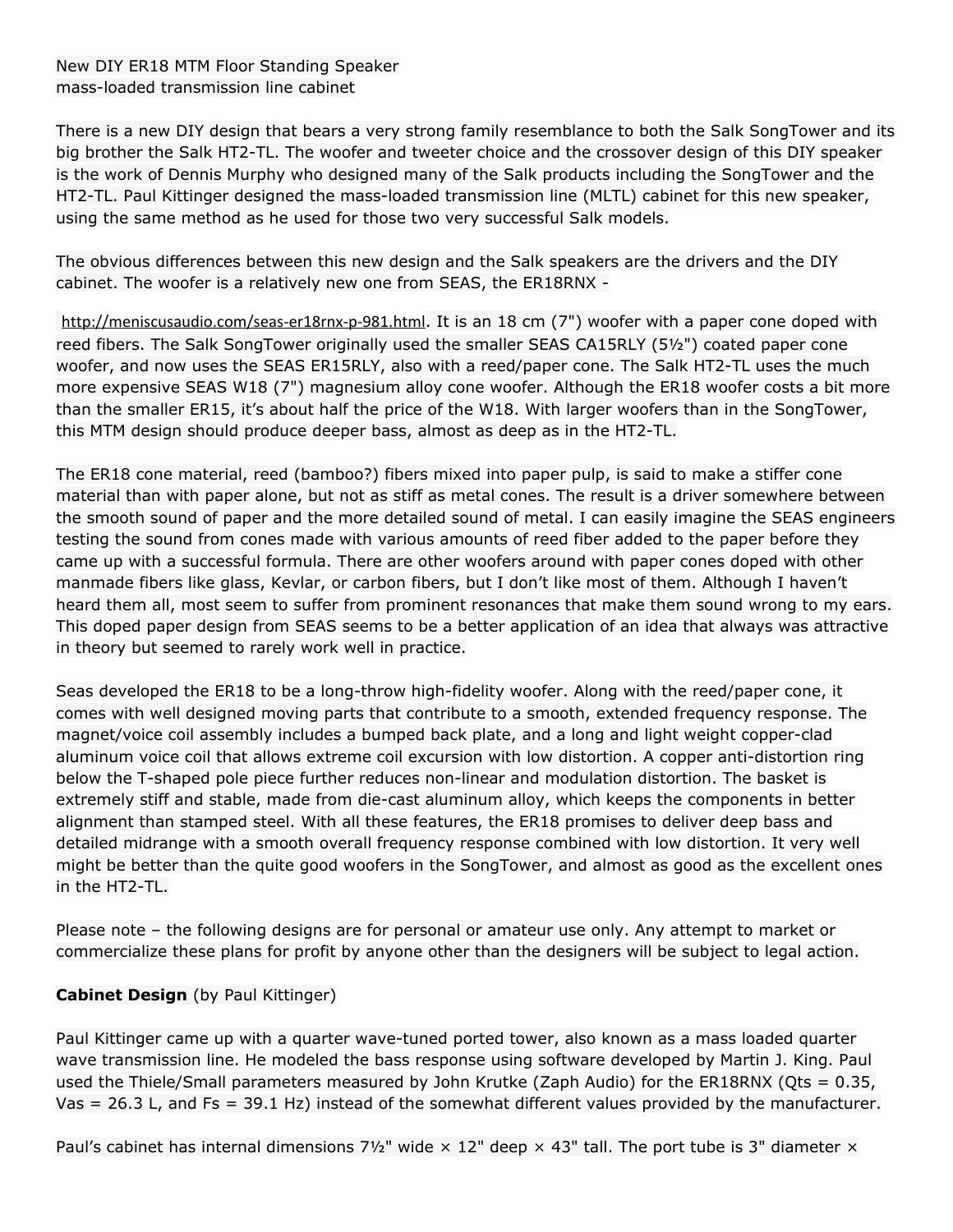2¾" long, centered 3" above the internal cabinet floor. The cabinet is stuffed with 17-18 ounces of polyester fiberfill confined to the upper 22" of the interior. With two ER18 woofers, it is predicted to have a F3 of 35 Hz and can produce useful sound as low as 31 Hz. The predicted overall bass response is shown in the graph below (solid red line).



The 2nd graph shows the predicted bass response for the two woofers (solid red line) and the port (dashed blue line).



The 3rd graph shows the predicted system impedance (solid red line). The tuning frequency of the cabinet, about 37 or 38 Hz, is indicated by the trough between the two red peaks. It is easy to also see that this speaker's impedance goes no lower than 4 ohms.



At 2.83  $\frac{\text{volts}}{\text{volts}}$  $\frac{\text{volts}}{\text{volts}}$  $\frac{\text{volts}}{\text{volts}}$  (2.1 watts at 4 ohms) input, the drivers' predicted excursion is <3 mm (solid red line):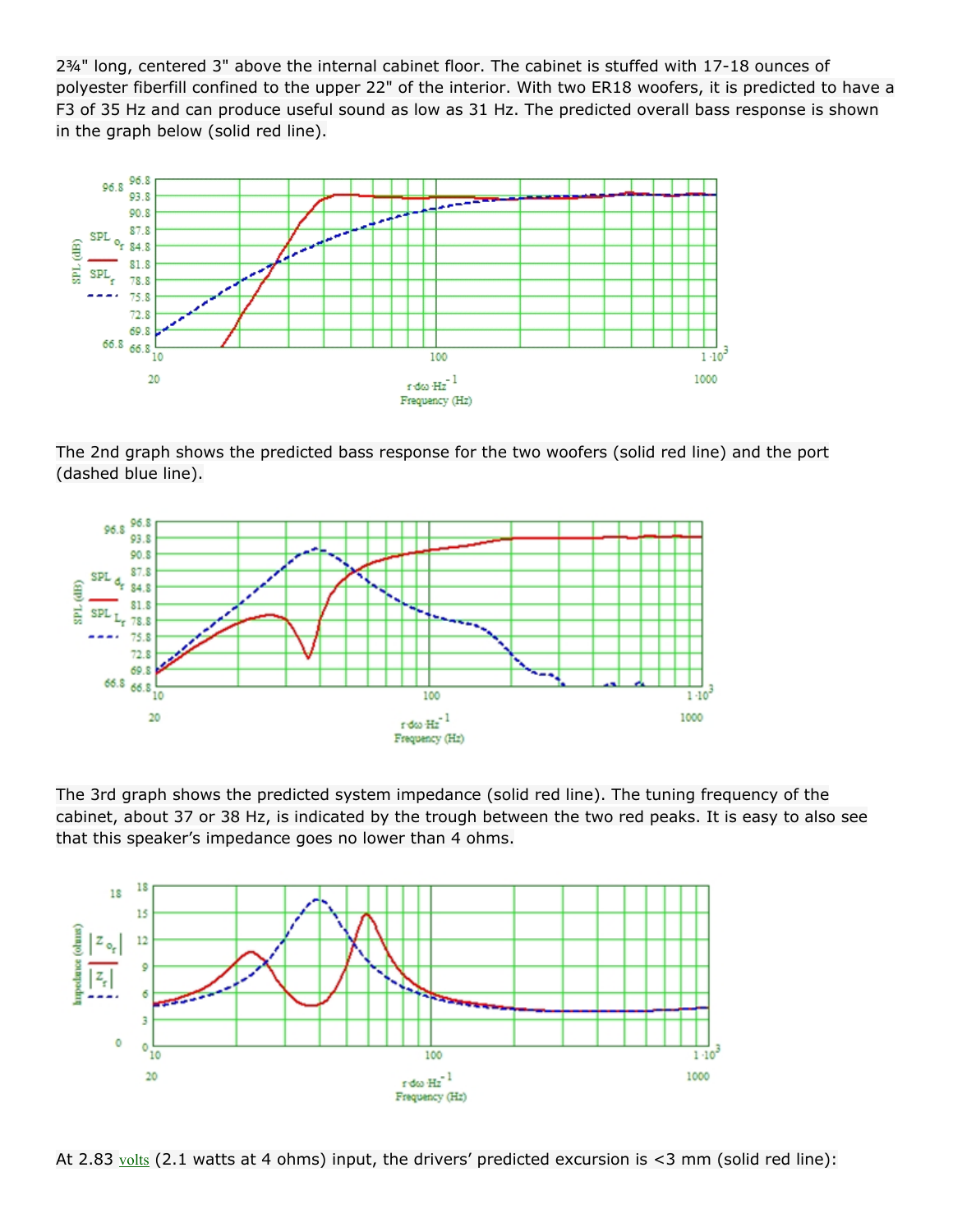





At 8 volts (16.8 watts), the woofers reach their maximum excursion (Xmax) of 6 mm at 18 Hz (solid red line), but at all higher frequencies they move <6 mm:



At this same elevated input, the port's air velocity should be just over 3% the speed of sound, and the system should generate about 103 dB. With a rear mounted port, there should be no audible port noise: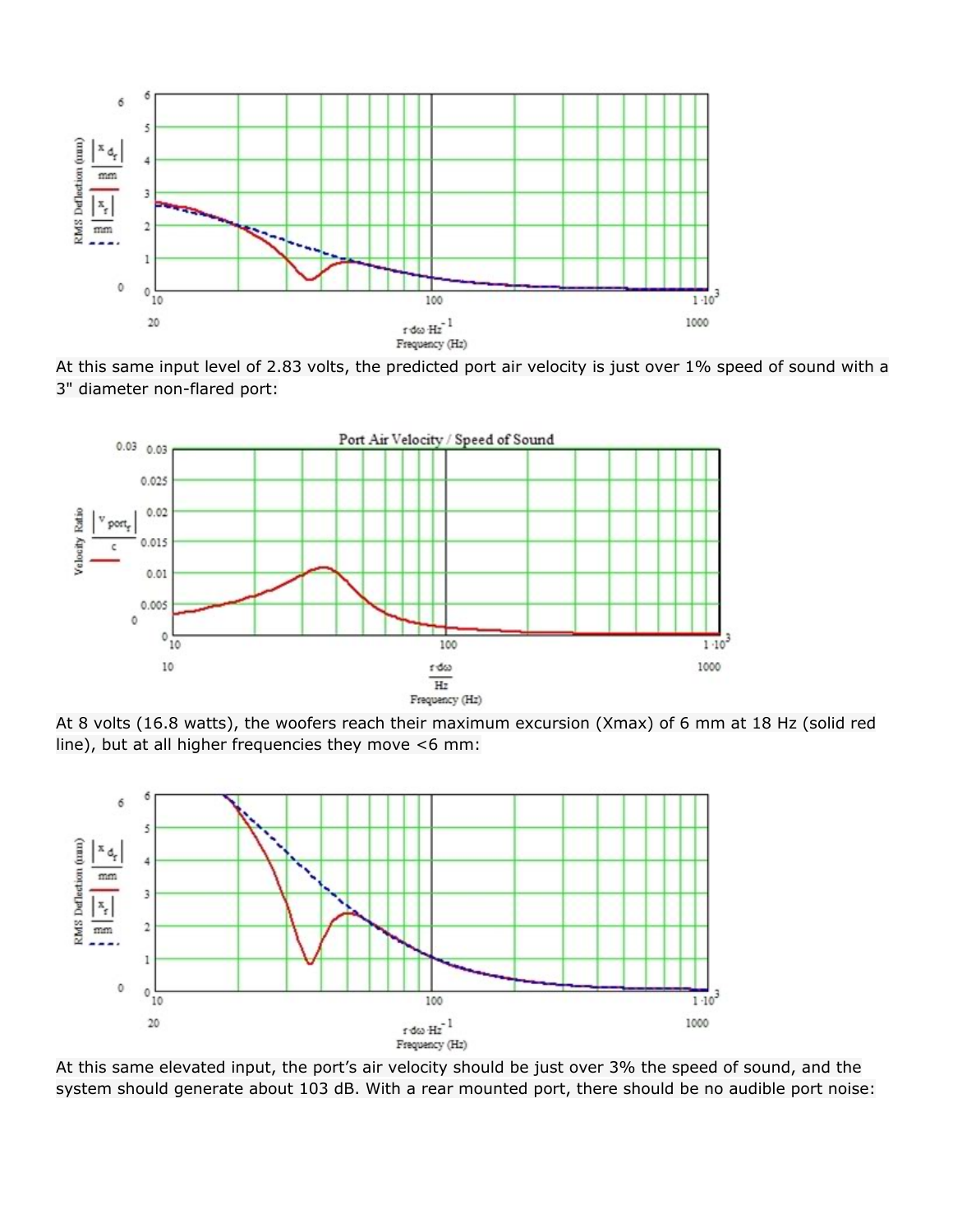

## **Cabinet Details**

Below is a table showing (on the left) internal and external cabinet dimensions, assuming you use 34" thick sheet goods. On the right, is a suggested cut list. I have assumed the braces will be mounted in 1/4" deep dados cut into the sides. You could instead cut 6 pieces the same size as the top and bottom (7½"  $\times$  12"), and butt-mount them between the sides, or use biscuits if you have a biscuit cutter.

| <b>Cabinet</b><br><b>Dimensions</b> | Width Depth Height |       |
|-------------------------------------|--------------------|-------|
| Internal                            |                    |       |
| External (34" MDF)                  | 1316               | 441/5 |
|                                     |                    |       |

| 3/4" MDF           | # | Length | Width           |
|--------------------|---|--------|-----------------|
| Sides              | 2 | 441/2  | 12 <sup>7</sup> |
| Top & Bottom       |   | 71/2   | 12 <sup>n</sup> |
| Braces (dadoed)    |   |        | 12'             |
| Front & Back       |   | 441/2  |                 |
| Outer Front Baffle |   | 22'    |                 |
| Shadow Piece       |   | 1234   | 814             |
| Base               |   | 17     | 11              |

|                                | Flange Diameter   Flange Depth |      |                       |     | <b>Thru Hole Diameter</b> |       |                                                    |      |
|--------------------------------|--------------------------------|------|-----------------------|-----|---------------------------|-------|----------------------------------------------------|------|
|                                | mm                             | inch | inch                  | mm  | inch                      | mm    | inch                                               | inch |
| <b>Fountektweeter</b>          | 110                            | 4.33 | 4?                    |     | 0.197                     |       | 61×87 2.40×3.43 2? ×3 <sup>7</sup> / <sub>16</sub> |      |
| Dayton tweeter   104.5 4.11 4? |                                |      |                       | 3.4 | 0.134                     | 73.2  | 2.88                                               |      |
| <b>Seas woofer</b>             |                                |      | 176 6.93 6 $5/16$ 5.2 |     | 0.205                     | 145.2 | 5.72                                               | 534  |

• Mount the center of the tweeter 10" below the interior cabinet ceiling, or 10¾" (if ¾" MDF is used) below the external top edge.

• Mount the tweeter's center ¾" away from the vertical center on the front baffle. Mirror image the off-set tweeters in a pair of speakers.

• Center the woofers vertically, as close as possible above and below the tweeter.

• Flush mount all drivers. See the above table for flange diameters and depths.

• The cut list includes an optional Outer Front Baffle that is approximately 22" × 9". In the diagram, it is shown in pale red. Glue this piece to the upper part of the cabinet front. If each of these pieces are 34" thick, the part of the front baffle supporting the drivers will be  $1\frac{1}{2}$ " thick. This piece may have rounded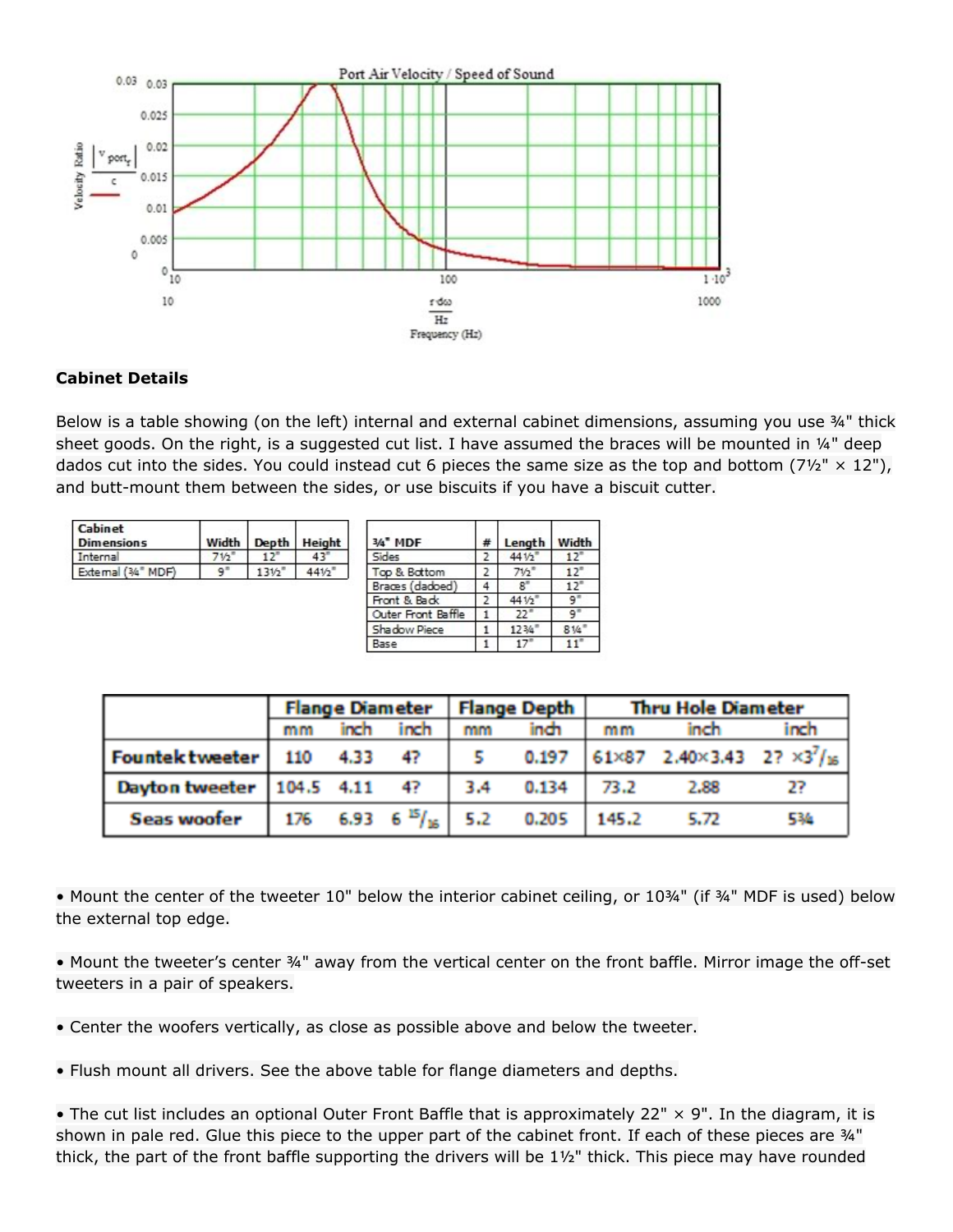edges to decrease edge diffraction.

• Mount the 3" internal diameter port tube on the back of the cabinet, horizontally centered, with its center 3" above the cabinet floor, or 3¾" above the external bottom edge. The port's length, if not flared, is 2¾" long. If flared on one end, make it 3¼" long. If flared on both ends make it 3¾" long.

• Cut out window panes in the 4 internal braces (made from ¾" MDF) so they do not impede the air flow inside the cabinet. The center bar should be asymmetrically placed, not centered. These braces should be  $8'' \times 12''$  if dado mounted, or  $7\frac{1}{2}'' \times 12''$  if butt mounted. For the two braces that go behind the woofers, use the pattern on the right.



• Distribute these 4 internal braces unevenly along the height of the cabinet:

- 1. Behind the upper woofer
- 2. Behind the lower woofer

3. With its top surface 22" below the interior cabinet ceiling (it will support the fiberfill)

4. 8<sup>3</sup>/<sub>8</sub>" below the stuffing support brace  $(11\frac{1}{8})$ " above the interior floor).

Space the braces along the height of the cabinet so that distances between them are not even multiples of each other, such as 4" and 8". Instead, try to make these distances multiples of the square root of 2 (roughly 1.4).

• Fill the upper 22" of the inside of the cabinet (from the top of the cabinet to 3rd brace) with 17-18 oz. polyester fiberfill, evenly distributed, for a stuffing density of about 1 lb/ft<sup>3</sup>. Paul said to use polyester or acousta-stuf. Generic polyester fiberfill (pillow stuffing) is cheaper and widely available where sewing or craft supplies are sold. Acousta-stuf is more expensive (1 lb bag for \$10.80 at Parts Express). Do not use other materials like fiberglass. Paul does not mention using any inner cabinet wall lining. It isn't needed or desired for this design.

All the above details are important to this MLTL cabinet design. Change any of these details and you risk losing the outstanding bass performance of the design. People who've built typical vented bass reflex cabinets may be used to the idea that the dimensions can change so long as the internal cabinet volume does not, or that the port can be relocated with little effect on the bass response. In a MLTL design you cannot do this – it is not a typical bass reflex design. The length of the cabinet as well as the placement of the drivers and port produces a targeted quarter-wave resonance that reinforces the low frequency response. Paul has varied all these features to optimize the overall bass response, the shape of the roll-off curve, and the bass extension.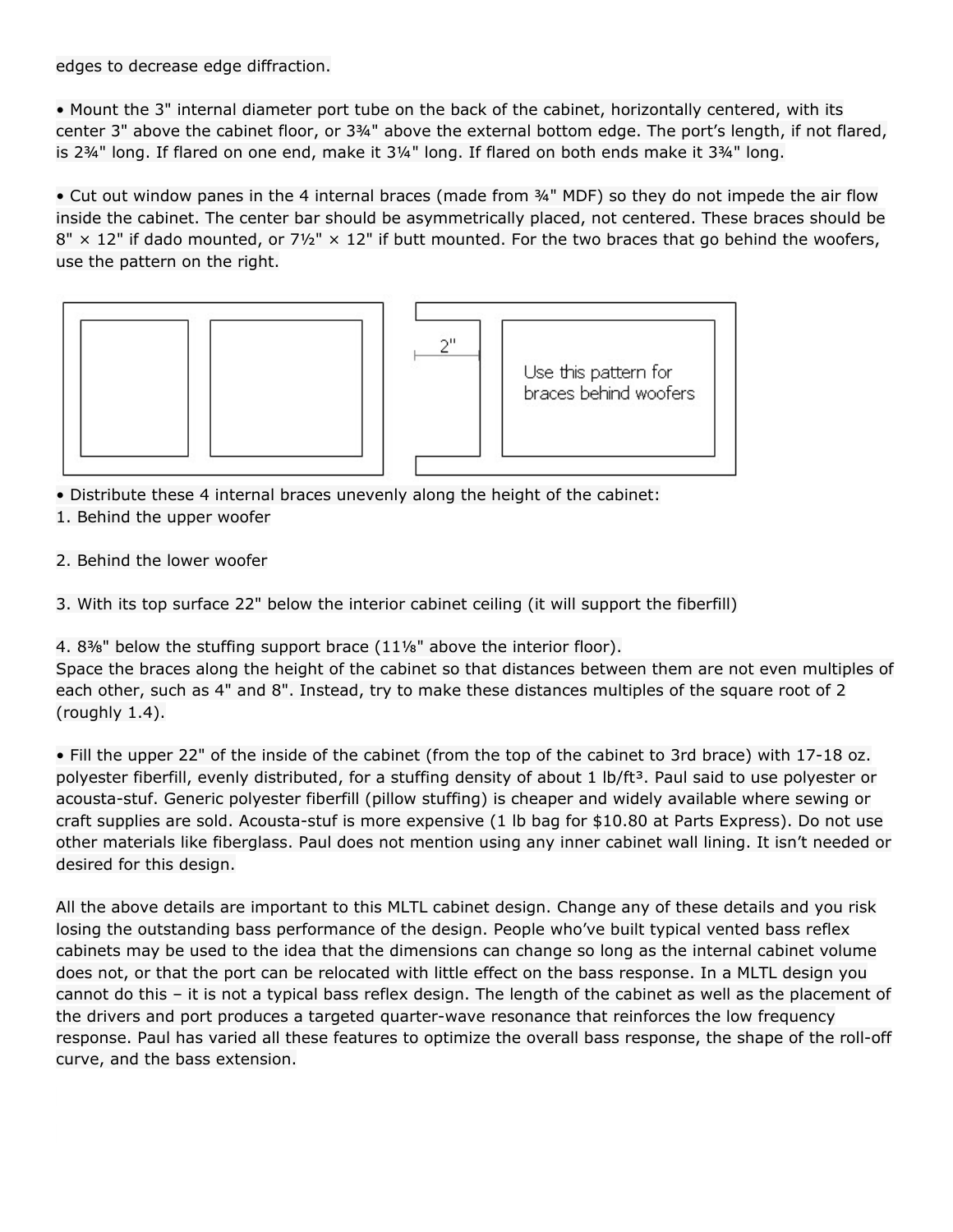